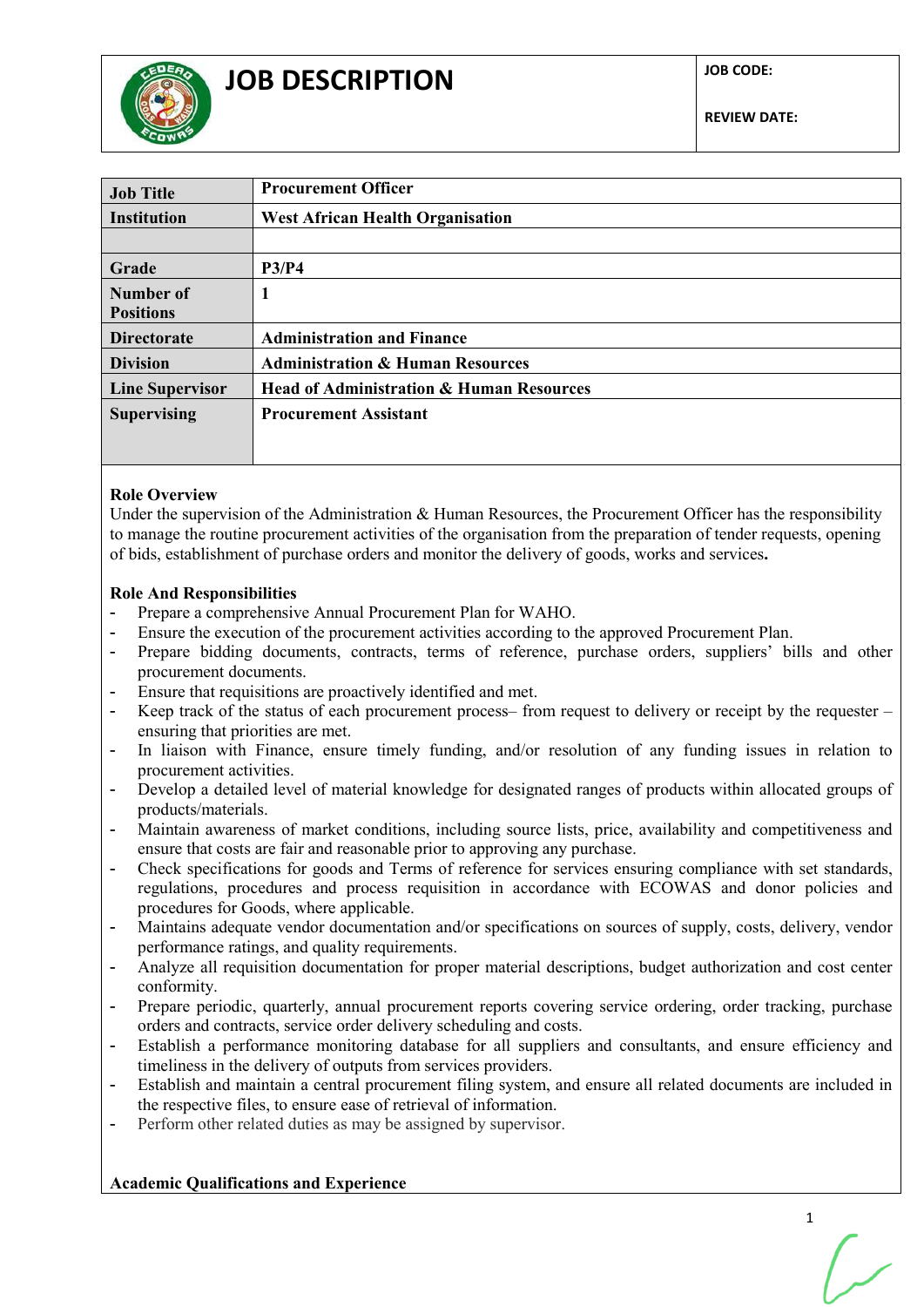

#### **Education:**

A Bachelor's degree (or equivalent) in Business Administration or Finance or a related field from a recognized university.

## **Experience:**

- 5 to 7 years' of progressive relevant experience in any of the these areas Administration, Procurement, Financial Management, Procurement Tender Code and demonstrated professional competence and mastery of subject matter policies and procedures; demonstrated ability to provide technical advice on a broad range of procurement areas.years of progressively responsible experience in finance, administration, budget, business administration or a related area; experience working in a finance unit in an International Organization, NGO or Multilateral Aid Agencies etc; experience working with financial processes of pooled funds;
- knowledge of procurement policies, processes and procedures and of purchasing and accounting techniques; good judgement and knowledge of financial rules and regulations; ability to research and gather information from a variety of sources;
- ability to research, collect, record, and preserve all relevant internal control measures and information (including electronic format) ensuring that a comprehensive information chain is established and maintained;
- knowledge of all operational processes to identify and evaluate weaknesses in surveillance controls; ability to strengthen processes to actively mitigate/eliminate potential for non-compliance and breech of ethics; ability to create pattern analysis and statistical models of processes and controls to detect anomalies/weaknesses.

### **ECOWAS Key Competencies**

# **P3-02-01 LEADERSHIP**

- ability to persuade/influence others to consider a certain point of view, adopt a new idea or implement new methods and practices;
- ability to lead a team of trainees/junior staff and instill a spirit of teamwork to engage employees and achieve a well-defined set of activities;
- ability to respect chain of command in an appropriate manner;
- ability to resolve challenges that occur with minimal direction and/or to recommend and explain solutions or alternatives for approval;
- ability to utilize the Code of Ethics to manage self, others, information and resources;
- ability to mentor others and create feedback loops with supervisors, colleagues and the subordinates to build strong working relationships and improve performance;
- contribute to maintaining organizational unit's performance goals and standards.

## $\mathcal{P}$ **P3-03-01 CLIENT SERVICE ORIENTATION** • interpersonal skills with ability to keep a client informed of progress or setbacks in projects of relevance to timeline, quality and quantity; • ability to proactively interact with clients and build strong trusting relationships based on mutual respect and regular discussions; • ability to establish and sustain professional credibility with clients/stakeholders in a manner that anticipates their need, mitigates issues and that carefully balances professional obligations with the need to be sensitive and responsive to their needs; ability to counsel, advise, consult and guide others on matters pertaining to assigned client service responsibilities and established client service standards • Proven experience in the management of Health Information system • Knowledge in database development and management. DHIS2 knowledge will be an advantage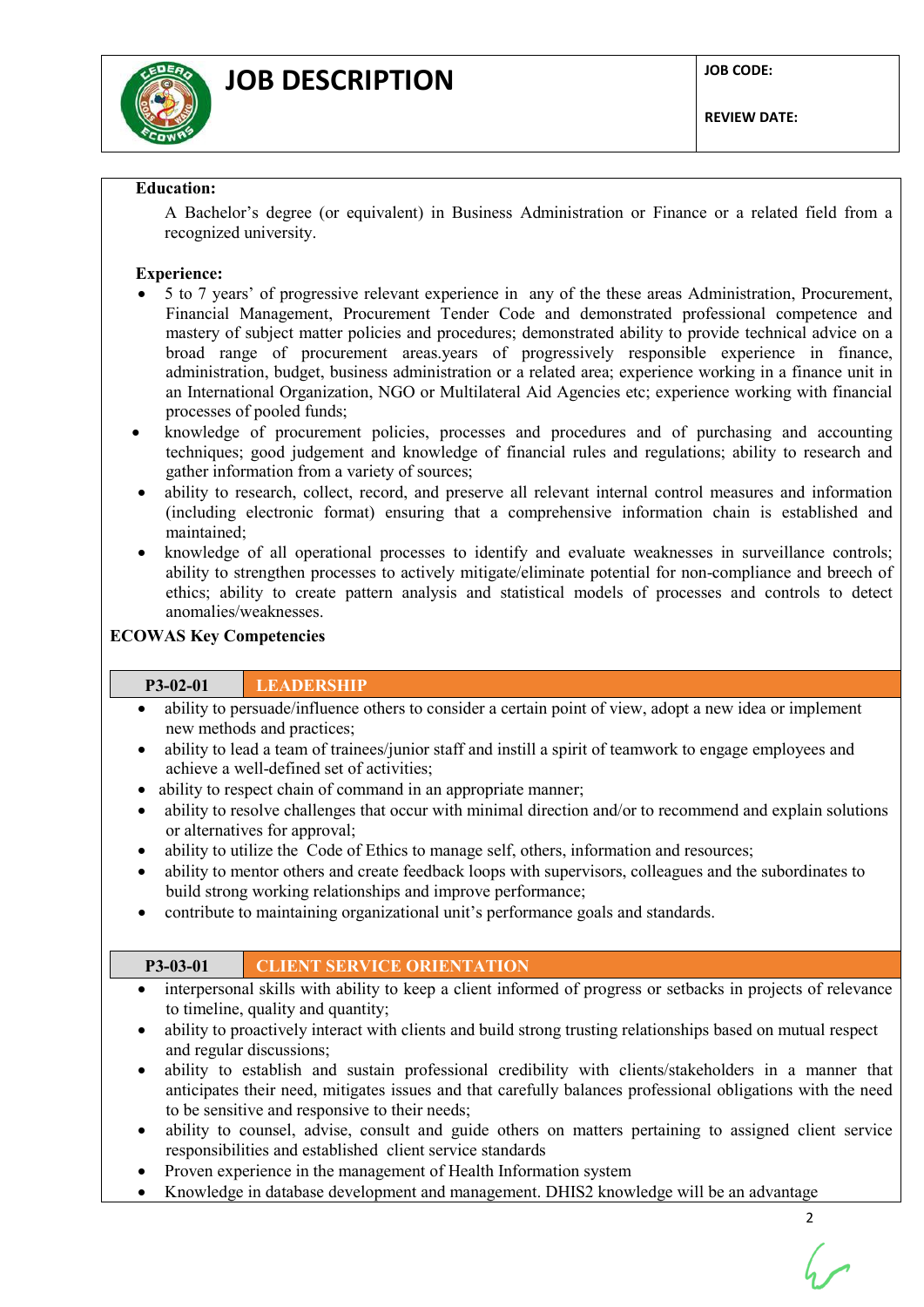

- Advanced knowledge in health information analysis tools.
- Excellent management capacity, including networking and alliance building.
- Ability to work within a multinational environment and with a diverse range of people and organisations at the national, regional and global levels.
- Demonstrated ability to work in team setting, group facilitation and good interpersonal skills.
- Proven knowledge of new developments in own occupation/profession.
- Effective organizational skills with the ability to prioritize

# **P3-04-01 MULTICULTURAL SENSITIVITY AND ADVOCACY**

- demonstrate respect for cultural differences, fairness and ability to relate well with people from varied backgrounds, nationality, gender, ethnicity, race and religion;
- understanding of diverse cultural views especially within West Africa, with sensitivity to group differences; ability to challenge bias and to practice tolerance and empathy;
- ability to listen actively, consider people's concerns and apply judgement, tact and diplomacy;
- ability to work in a diverse and inclusive interactive environment that benefits from diverse strengths;
- ability and responsibility for incorporating gender perspectives and ensuring the equal participation of women and men in all areas of work;
- ability to encourage, empower, and advocate for people in an un-biased and transparent manner.

**P3-05-01 KNOWLEDGE OF ECOWAS**

- knowledge of ECOWAS institutions, sectors, programmes and policies;
- knowledge of ECOWAS internal operational requirements of programs, projects, services and systems required to achieve work assignments and meet performance goals;
- knowledge of rules and procedures of ECOWAS associated assigned responsibilities and ability to explain these clearly to others;
- knowledge of the ECOWAS culture, structures and performance issues and priorities impacting assigned responsibilities;
- knowledge of member states development trends, indicators, challenges and opportunities as it relates to project/programme assigned to own position.

**P3-06-01 ANALYTICAL AND CRITICAL THINKING**

- ability to study data/information from a variety of sources, identify anomalies, trends and issues, present findings, and make recommendations;
- ability to break down problems or processes into key parts to identify and solve gaps in service, quality assurance, compliance and performance targets;
- knowledge of and ability to apply techniques to generate creative ideas and new approaches to meeting goals;
- ability to use evidence and research to inform policies and programs and identify relevant and appropriate sources of information, including stakeholders, regional institutions and/or internal committees.

| $P3-07-01$                                                            | <b>COMMUNICATION</b> |  |  |  |
|-----------------------------------------------------------------------|----------------------|--|--|--|
| demonstrate operational computer proficiency using appropriate tools; |                      |  |  |  |

• ability to make sound use of graphics and tables to effectively present numerical data to write semi-

3